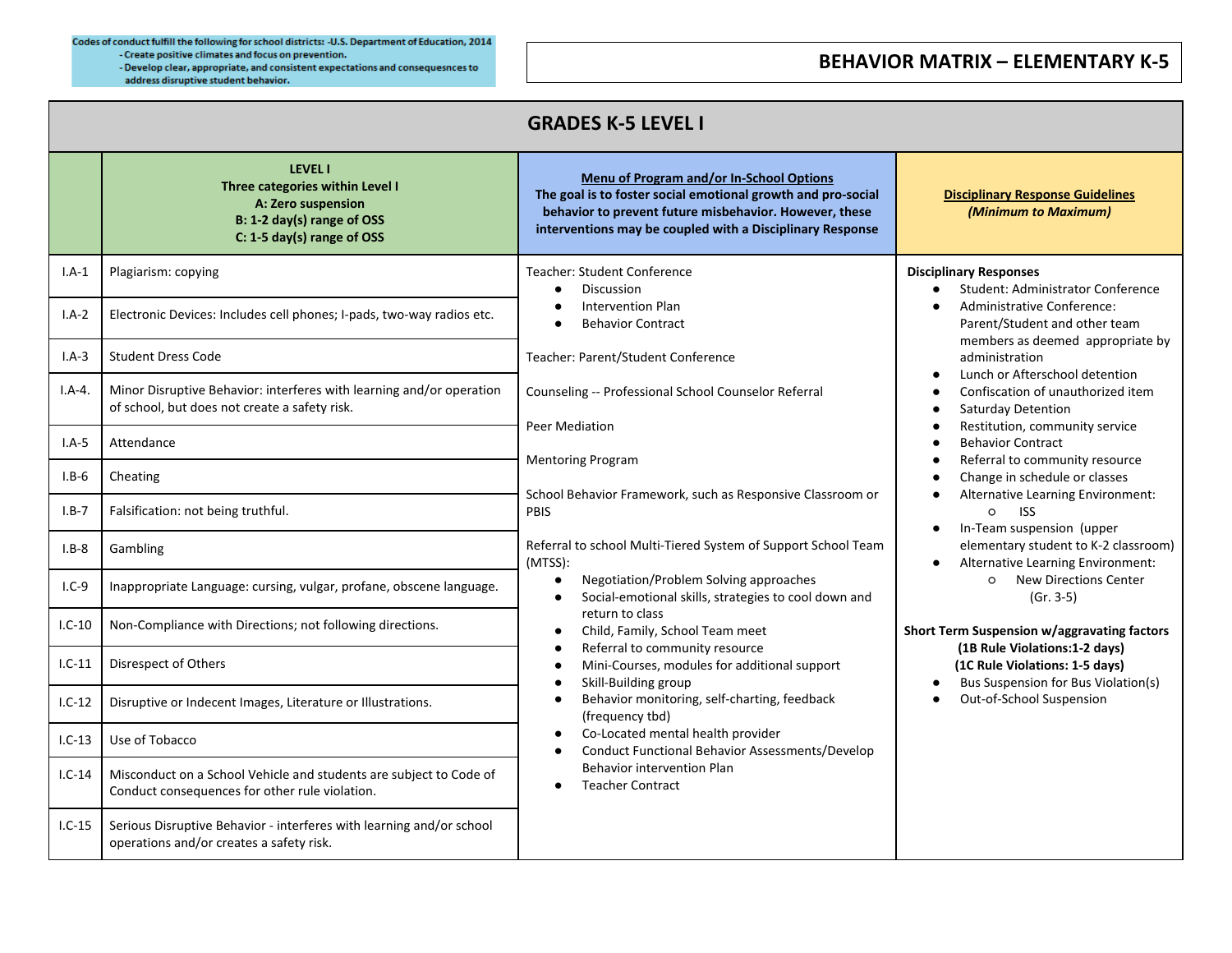| <b>GRADES K-5 LEVEL II</b> |                                                                                                                                                                                                           |                                                                                                                                                                                                                                                                                                                                                                                                                                                                                                                                                                                                                                                                                                                                                                                                                                                                                                                                                                                            |                                                                                                                                                                                                                                                                                                                                                                                                                                                                                                                                                                                                                                                                                                                                                                                                                                                                                                                                                                                                                                                                                                                                |  |
|----------------------------|-----------------------------------------------------------------------------------------------------------------------------------------------------------------------------------------------------------|--------------------------------------------------------------------------------------------------------------------------------------------------------------------------------------------------------------------------------------------------------------------------------------------------------------------------------------------------------------------------------------------------------------------------------------------------------------------------------------------------------------------------------------------------------------------------------------------------------------------------------------------------------------------------------------------------------------------------------------------------------------------------------------------------------------------------------------------------------------------------------------------------------------------------------------------------------------------------------------------|--------------------------------------------------------------------------------------------------------------------------------------------------------------------------------------------------------------------------------------------------------------------------------------------------------------------------------------------------------------------------------------------------------------------------------------------------------------------------------------------------------------------------------------------------------------------------------------------------------------------------------------------------------------------------------------------------------------------------------------------------------------------------------------------------------------------------------------------------------------------------------------------------------------------------------------------------------------------------------------------------------------------------------------------------------------------------------------------------------------------------------|--|
|                            | Level II<br>infraction that may lead to a community provider referral<br>$\ddot{\phantom{1}}$<br>in conjunction with/or in lieu of a disciplinary response                                                | Menu of Program and/or In-School Options<br>The goal is to foster social emotional growth and pro-social<br>behavior to prevent future misbehavior. However, these<br>interventions may be coupled with a Disciplinary Response                                                                                                                                                                                                                                                                                                                                                                                                                                                                                                                                                                                                                                                                                                                                                            | <b>Disciplinary Response Guidelines</b><br>(Minimum to Maximum)                                                                                                                                                                                                                                                                                                                                                                                                                                                                                                                                                                                                                                                                                                                                                                                                                                                                                                                                                                                                                                                                |  |
| $II-1$                     | Threat/False Threat: No speech, writing, act, or conduct that<br>conveys a serious expression of intent to cause harm or violence.                                                                        | Teacher: Student Conference<br><b>Discussion</b><br>$\bullet$<br><b>Intervention Plan</b><br>$\bullet$<br><b>Behavior Contract</b><br>Teacher: Parent/Student Conference<br>Counseling -- Professional School Counselor Referral<br>Peer Mediation<br><b>Mentoring Program</b><br>School Behavior Framework, such as Responsive<br>Classroom or PBIS<br>Referral to school Multi-Tiered System of Support School<br>Team (MTSS):<br>Negotiation/Problem Solving approaches<br>Social-emotional skills, strategies to cool down<br>$\bullet$<br>and return to class<br>Child, Family, School Team meet<br>$\bullet$<br>Referral to community resource<br>Mini-Courses, modules for additional support<br>$\bullet$<br>Skill-Building group<br>$\bullet$<br>Behavior monitoring, self-charting, feedback<br>٠<br>(frequency tbd)<br>Co-Located mental health provider<br><b>Conduct Functional Behavior</b><br>Assessments/Develop Behavior intervention<br>Plans<br><b>Teacher Contract</b> | <b>Disciplinary Responses</b><br><b>Student: Administrator Conference</b><br>Administrative Conference:<br>Parent/Student and other team<br>members as appropriate by<br>administration<br>Lunch or Afterschool detention<br>Confiscation of unauthorized item<br><b>Saturday Detention</b><br>Restitution, community service<br><b>Behavior Contract</b><br>Referral to community resource<br>Change in schedule or classes<br>Alternative Learning Environment:<br><b>ISS</b><br>$\circ$<br>In-Team suspension (upper<br>elementary student to K-2 classroom)<br>Alternative Learning Environment:<br><b>New Directions Center</b><br>O<br>$(gr. 3-5)$<br><b>Short Term Suspension (1-5 days)</b><br>Bus Suspension for Bus Violation(s)<br>Out-of-School Suspension<br>Short-Term Suspension (6 -10 days)<br>w/aggravating factors<br>Bus Suspension for Bus Violation(s)<br>Out-of-School suspension<br>+ Referral to approved DPS<br>community provider in conjunctions<br>with/ or in lieu of an out-of-school<br>suspension<br>Long Term Suspension: rare- w/ multiple or<br>particularly serious aggravating factor(s) |  |
| $II-2$                     | +Bullying and Harassment: Creating or causing a hostile<br>environment by making someone feel harmed, threatened, or<br>unsafe. Refer to Policy 4411.                                                     |                                                                                                                                                                                                                                                                                                                                                                                                                                                                                                                                                                                                                                                                                                                                                                                                                                                                                                                                                                                            |                                                                                                                                                                                                                                                                                                                                                                                                                                                                                                                                                                                                                                                                                                                                                                                                                                                                                                                                                                                                                                                                                                                                |  |
| $II-3$                     | +Sexual Assault or Harassment: Unwanted touching, gestures or<br>word. Refer to Policy 4410.                                                                                                              |                                                                                                                                                                                                                                                                                                                                                                                                                                                                                                                                                                                                                                                                                                                                                                                                                                                                                                                                                                                            |                                                                                                                                                                                                                                                                                                                                                                                                                                                                                                                                                                                                                                                                                                                                                                                                                                                                                                                                                                                                                                                                                                                                |  |
| II-4                       | +Fighting/Physical Aggression: Includes hitting, shoving, punching,<br>scratching, biting, blocking the passage of, or throwing objects at<br>students or others.                                         |                                                                                                                                                                                                                                                                                                                                                                                                                                                                                                                                                                                                                                                                                                                                                                                                                                                                                                                                                                                            |                                                                                                                                                                                                                                                                                                                                                                                                                                                                                                                                                                                                                                                                                                                                                                                                                                                                                                                                                                                                                                                                                                                                |  |
| $II-5$                     | +Hazing: Includes forcing someone to perform embarrassing,<br>abusive, and/or dangerous tasks.                                                                                                            |                                                                                                                                                                                                                                                                                                                                                                                                                                                                                                                                                                                                                                                                                                                                                                                                                                                                                                                                                                                            |                                                                                                                                                                                                                                                                                                                                                                                                                                                                                                                                                                                                                                                                                                                                                                                                                                                                                                                                                                                                                                                                                                                                |  |
| $II-6$                     | +Theft or Damage to Property                                                                                                                                                                              |                                                                                                                                                                                                                                                                                                                                                                                                                                                                                                                                                                                                                                                                                                                                                                                                                                                                                                                                                                                            |                                                                                                                                                                                                                                                                                                                                                                                                                                                                                                                                                                                                                                                                                                                                                                                                                                                                                                                                                                                                                                                                                                                                |  |
| II-7                       | <b>False Fire Alarms</b>                                                                                                                                                                                  |                                                                                                                                                                                                                                                                                                                                                                                                                                                                                                                                                                                                                                                                                                                                                                                                                                                                                                                                                                                            |                                                                                                                                                                                                                                                                                                                                                                                                                                                                                                                                                                                                                                                                                                                                                                                                                                                                                                                                                                                                                                                                                                                                |  |
| II-8                       | Trespassing                                                                                                                                                                                               |                                                                                                                                                                                                                                                                                                                                                                                                                                                                                                                                                                                                                                                                                                                                                                                                                                                                                                                                                                                            |                                                                                                                                                                                                                                                                                                                                                                                                                                                                                                                                                                                                                                                                                                                                                                                                                                                                                                                                                                                                                                                                                                                                |  |
| $II-9$                     | Misuse of Technology: cyberbullying, sexting, bad language,<br>insults, harassments, hacking, misuse of passwords, and/or<br>damage to computers or computer systems,, networks, and/or<br>software, etc. |                                                                                                                                                                                                                                                                                                                                                                                                                                                                                                                                                                                                                                                                                                                                                                                                                                                                                                                                                                                            |                                                                                                                                                                                                                                                                                                                                                                                                                                                                                                                                                                                                                                                                                                                                                                                                                                                                                                                                                                                                                                                                                                                                |  |
| $II-10$                    | Failure to Report a Weapon, Dangerous Instrument, Firearm, or<br>Destructive Device.                                                                                                                      |                                                                                                                                                                                                                                                                                                                                                                                                                                                                                                                                                                                                                                                                                                                                                                                                                                                                                                                                                                                            |                                                                                                                                                                                                                                                                                                                                                                                                                                                                                                                                                                                                                                                                                                                                                                                                                                                                                                                                                                                                                                                                                                                                |  |
| $II-11$                    | +Sexting: transmission of sexually explicit messages, pictures,<br>videos of self or others.                                                                                                              |                                                                                                                                                                                                                                                                                                                                                                                                                                                                                                                                                                                                                                                                                                                                                                                                                                                                                                                                                                                            |                                                                                                                                                                                                                                                                                                                                                                                                                                                                                                                                                                                                                                                                                                                                                                                                                                                                                                                                                                                                                                                                                                                                |  |
| $II-12$                    | +Indecent Exposure/Sexual Behavior: Offensive, touching,<br>consensual or nonconsensual sexual activity which is lewd, overly<br>affectionate or of a sexual nature.                                      |                                                                                                                                                                                                                                                                                                                                                                                                                                                                                                                                                                                                                                                                                                                                                                                                                                                                                                                                                                                            |                                                                                                                                                                                                                                                                                                                                                                                                                                                                                                                                                                                                                                                                                                                                                                                                                                                                                                                                                                                                                                                                                                                                |  |
| $II-13$                    | Arson                                                                                                                                                                                                     |                                                                                                                                                                                                                                                                                                                                                                                                                                                                                                                                                                                                                                                                                                                                                                                                                                                                                                                                                                                            |                                                                                                                                                                                                                                                                                                                                                                                                                                                                                                                                                                                                                                                                                                                                                                                                                                                                                                                                                                                                                                                                                                                                |  |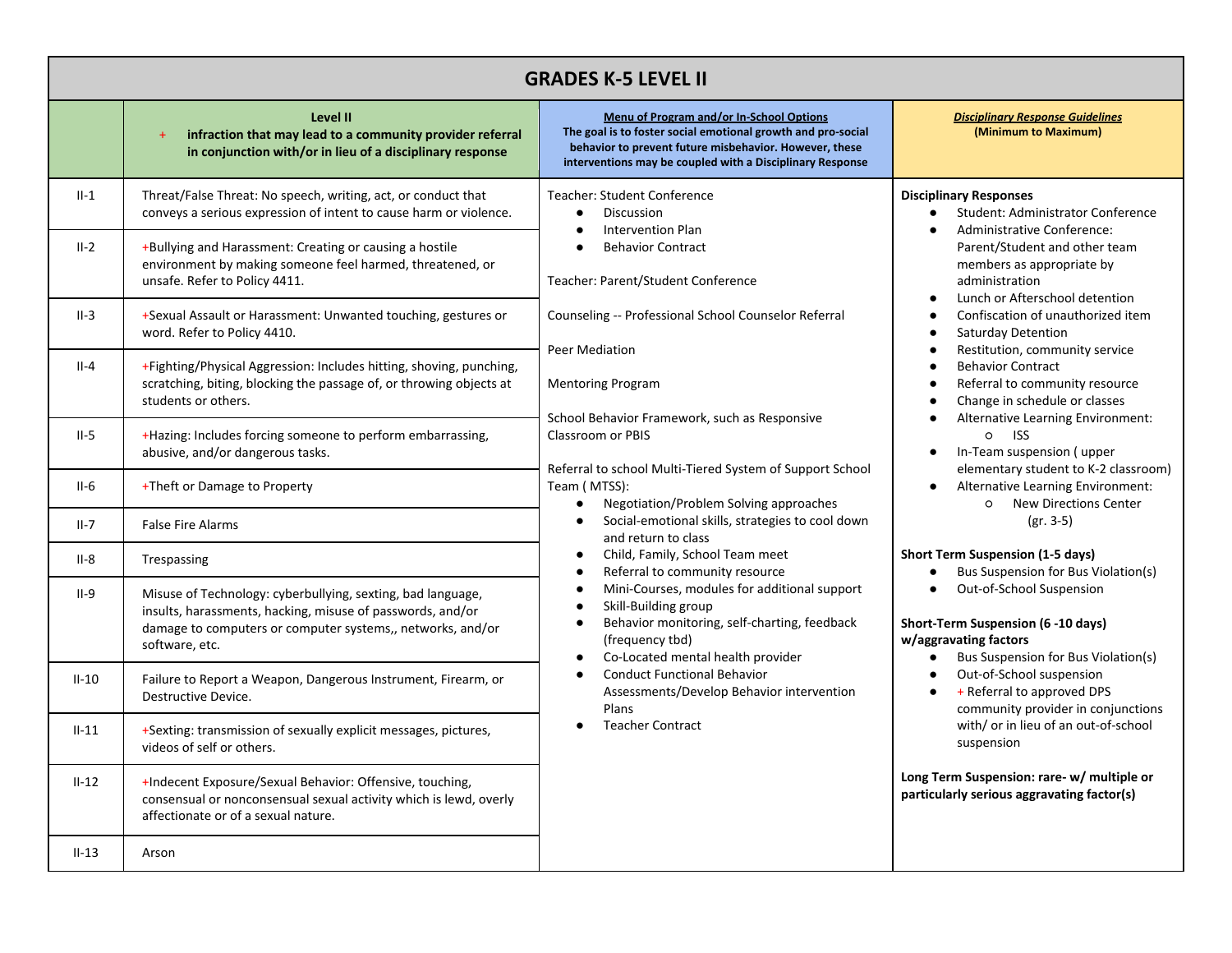| <b>Grades K-5 Level III</b> |                                                                                                                                                                                                                                                                                                                                                                                                                |                                                                                                                                                                                                                                                                                                                                                                                                                                                                                                                                                                                                                                                                                                                                                                                                                                                                                                                                                                      |                                                                                                                                                                                                                                                                                                                                                                                                                                                                                                |  |
|-----------------------------|----------------------------------------------------------------------------------------------------------------------------------------------------------------------------------------------------------------------------------------------------------------------------------------------------------------------------------------------------------------------------------------------------------------|----------------------------------------------------------------------------------------------------------------------------------------------------------------------------------------------------------------------------------------------------------------------------------------------------------------------------------------------------------------------------------------------------------------------------------------------------------------------------------------------------------------------------------------------------------------------------------------------------------------------------------------------------------------------------------------------------------------------------------------------------------------------------------------------------------------------------------------------------------------------------------------------------------------------------------------------------------------------|------------------------------------------------------------------------------------------------------------------------------------------------------------------------------------------------------------------------------------------------------------------------------------------------------------------------------------------------------------------------------------------------------------------------------------------------------------------------------------------------|--|
|                             | <b>Level III</b><br>infraction that may lead to a community provider referral in<br>conjunction with/or in lieu of a disciplinary response                                                                                                                                                                                                                                                                     | Menu of Program and/or In-School Options<br>The goal is to foster social emotional growth<br>and pro-social behavior to prevent future<br>misbehavior. However, these interventions<br>may be coupled with a Disciplinary Response                                                                                                                                                                                                                                                                                                                                                                                                                                                                                                                                                                                                                                                                                                                                   | <b>Disciplinary Response Guidelines</b><br>(Minimum to Maximum)                                                                                                                                                                                                                                                                                                                                                                                                                                |  |
| $III-1$                     | +Assault: No student may cause or attempt to cause serious physical<br>injury to any other student, school employee, or other person.                                                                                                                                                                                                                                                                          | <b>Teacher: Student Conference</b><br>Discussion<br>$\bullet$<br><b>Intervention Plan</b><br><b>Behavior Contract</b><br>Teacher: Parent/Student Conference<br>Counseling -- Professional School Counselor<br>Referral<br>$\bullet$<br>Peer Mediation<br><b>Mentoring Program</b><br>School Behavior Framework, such as<br>Responsive Classroom or PBIS<br>Referral to school Multi-Tiered System of<br>Support School Team (MTSS):<br><b>Negotiation/Problem Solving</b><br>O<br>approaches<br>Social-emotional skills, strategies to<br>cool down and return to class<br>Child, Family, School Team meet<br>Referral to community resource<br>Mini-Courses, modules for additional<br>support<br>Skill-Building groups<br>Behavior monitoring, self-charting,<br>feedback (frequency tbd)<br>Co-Located mental health provider<br><b>Conduct Functional Behavior</b><br>Assessments/Develop Behavior<br>intervention Plans<br><b>Teacher Contract</b><br>factor(s) | <b>Disciplinary Responses</b><br>Administrative Conference:<br>Parent/Student and other team<br>members as deemed appropriate by<br>administration<br>Confiscation of unauthorized items<br>Saturday Detention<br>Restitution, community service<br><b>Behavior Contract</b><br>Referral to community resource<br>participation<br>Change in class schedule or classes<br>Alternative Learning Environment:<br>$\circ$<br><b>ISS</b><br>In-Team Suspension (upper<br>elementary student to K-2 |  |
| $III-2$                     | +Coercion or Extortion: Using force, or violence of threat of force or<br>violence to obtain money, property, or personal services from another<br>student, school employee, or other person.                                                                                                                                                                                                                  |                                                                                                                                                                                                                                                                                                                                                                                                                                                                                                                                                                                                                                                                                                                                                                                                                                                                                                                                                                      |                                                                                                                                                                                                                                                                                                                                                                                                                                                                                                |  |
| $III-3$                     | Weapons and Dangerous Instruments other than Firearms and<br>Destructive Devices: Students should not have, handle, or pass along<br>any weapon or dangerous instrument that includes: knives of any size,<br>fireworks, BB gun, air gun, pepper spray, electric shock devices, box<br>cutters, or any sharp pointed or edged instrument. Facsimiles are also<br>prohibited. Refer to Board Policy 4301 III-3. |                                                                                                                                                                                                                                                                                                                                                                                                                                                                                                                                                                                                                                                                                                                                                                                                                                                                                                                                                                      |                                                                                                                                                                                                                                                                                                                                                                                                                                                                                                |  |
| $III-4$                     | Bomb Threat: Refer to Board Policy 4301 III-4.                                                                                                                                                                                                                                                                                                                                                                 |                                                                                                                                                                                                                                                                                                                                                                                                                                                                                                                                                                                                                                                                                                                                                                                                                                                                                                                                                                      |                                                                                                                                                                                                                                                                                                                                                                                                                                                                                                |  |
| $III-5$                     | +Controlled Substances and Drug Paraphernalia: The possession, use, or<br>transmit of prohibited substances: Including pipes blunts, narcotics,<br>marijuana, prescription drugs, alcoholic beverages; inhales "smoke,<br>sniff, or swallow" any substance that results in becoming "high" or<br>intoxicated. Refer to Board Policy 4301 III-5.                                                                |                                                                                                                                                                                                                                                                                                                                                                                                                                                                                                                                                                                                                                                                                                                                                                                                                                                                                                                                                                      | classroom)<br>Alternative Learning Environment:<br>New Directions Center (gr 3-5)<br><b>Short Term Suspension (1-5 days)</b><br>w/mitigating factors                                                                                                                                                                                                                                                                                                                                           |  |
| $III-6$                     | Threats, Hoaxes, and other Acts of Terror<br>Making threats or false statements or an act that potentially or actually<br>threatens the safety of the school environment. Refer to Board Policy<br>4301 III-6.                                                                                                                                                                                                 |                                                                                                                                                                                                                                                                                                                                                                                                                                                                                                                                                                                                                                                                                                                                                                                                                                                                                                                                                                      | Bus Suspension for Bus Violation(s)<br>Out-of-School Suspension<br>Short Term Suspension (6-10 days)<br>Bus suspension for Bus Violation(s)                                                                                                                                                                                                                                                                                                                                                    |  |
| $III-7$                     | +Gangs and Gang Activities: Refer to Board Policy 4301 III-7.                                                                                                                                                                                                                                                                                                                                                  |                                                                                                                                                                                                                                                                                                                                                                                                                                                                                                                                                                                                                                                                                                                                                                                                                                                                                                                                                                      | Out-of-School suspension<br>+Referral to approved DPS<br>community provider in conjunction<br>with on in lieu of a suspension (OSS)<br>Long Term Suspension w/ aggravating                                                                                                                                                                                                                                                                                                                     |  |